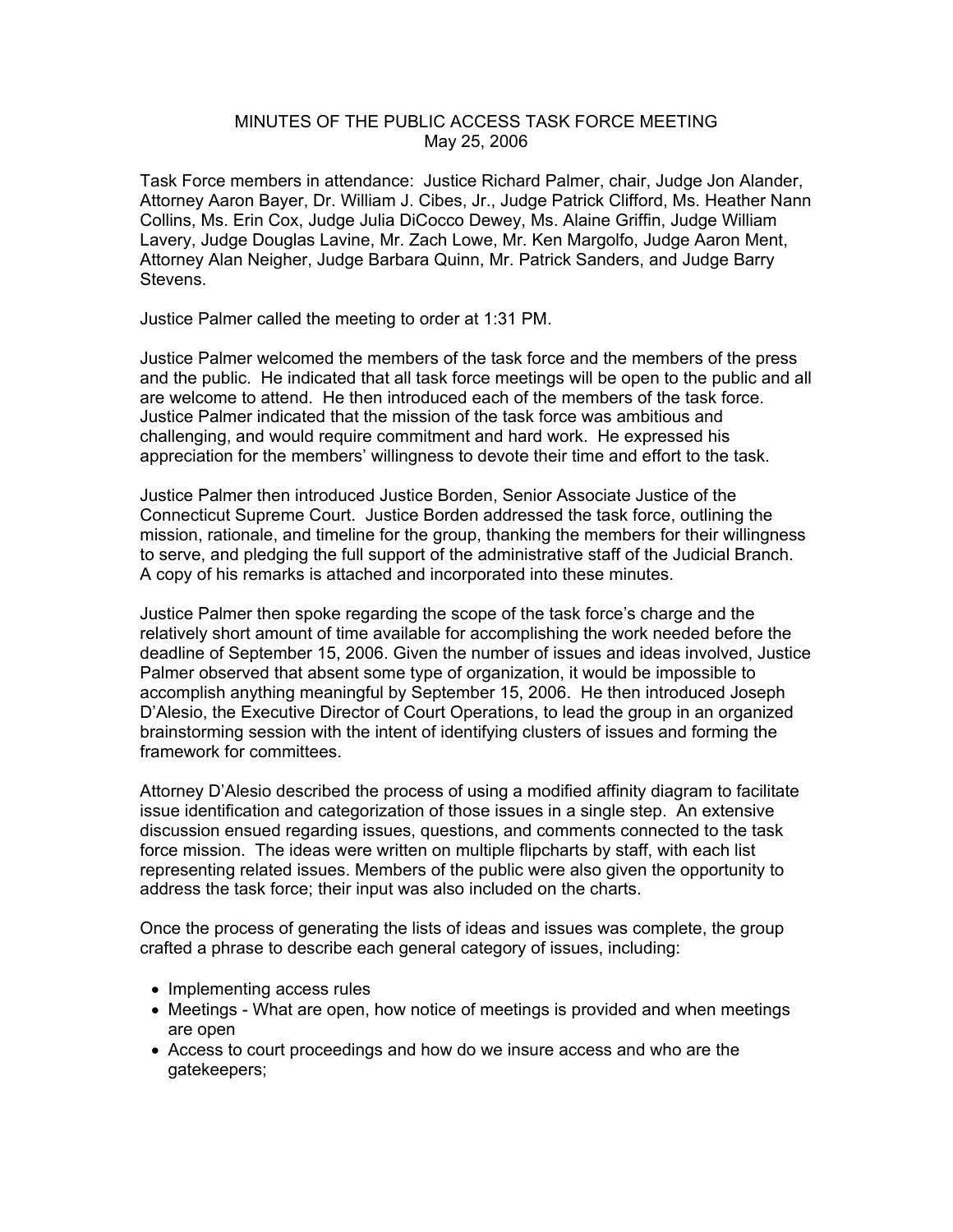Minutes of Meeting Public Access Task Force May 25, 2006 Page 2 of 12

- Maximize and facilitate access to judicial records with proper regard for legitimate privacy interests; and
- What Judicial administrative records are open and how should they be open?

A typed copy of this material from the flip charts is also attached and incorporated into these minutes.

Justice Palmer indicated that there will be some issues that this Task Force cannot reach, and therefore, it may simply be identifying some issues rather than resolving them. Attorney D'Alesio pointed out that every state is wrestling with these issues at this time.

Justice Palmer then suggested that three committees be formed to address:

- Access to court records
- Access to judicial meetings and administrative records
- Access to judicial proceedings

There was general agreement on this breakdown. Justice Palmer then asked the members of the Task Force to e-mail Attorney Holly Sellers with their first, second, and third choices for a committee by the end of the day on Friday. He would then look at the preferences, assign people to the committees, and identify a chair for each committee. He asked that members of the Task Force let Holly know if they were not interested in being the chair of a committee.

Justice Palmer further stated that the chair would be responsible for making sure the work is done in a timely manner. The chairs need to be sure the committees meet with sufficient regularity to get the work of identifying and studying the issues completed so that the committees come up with recommendations which would then be reviewed by the full task force. In response to a question from Judge Ment, Justice Palmer indicated that interim recommendations from committees are welcome.

Justice Palmer reiterated that all meetings of the task force and the committees are open to the public. Anyone interested in making a comment to the Task Force should direct it to Justice Palmer. Meetings of the committees may be held in the attorney conference room at the Supreme Court building, and the meetings of the whole Task Force will be in the courtroom of the Supreme Court. The work of the Task Force is of the highest priority for the Branch, and all committees will be fully staffed. Justice Palmer asked that all committees attempt to meet twice before the next meeting of the whole Task Force scheduled for June 15, 2006. Justice Palmer thanked the members of the Task Force and Attorneys D'Alesio, Sellers, and Stephen Ment for their work.

The meeting adjourned at 3:35 PM.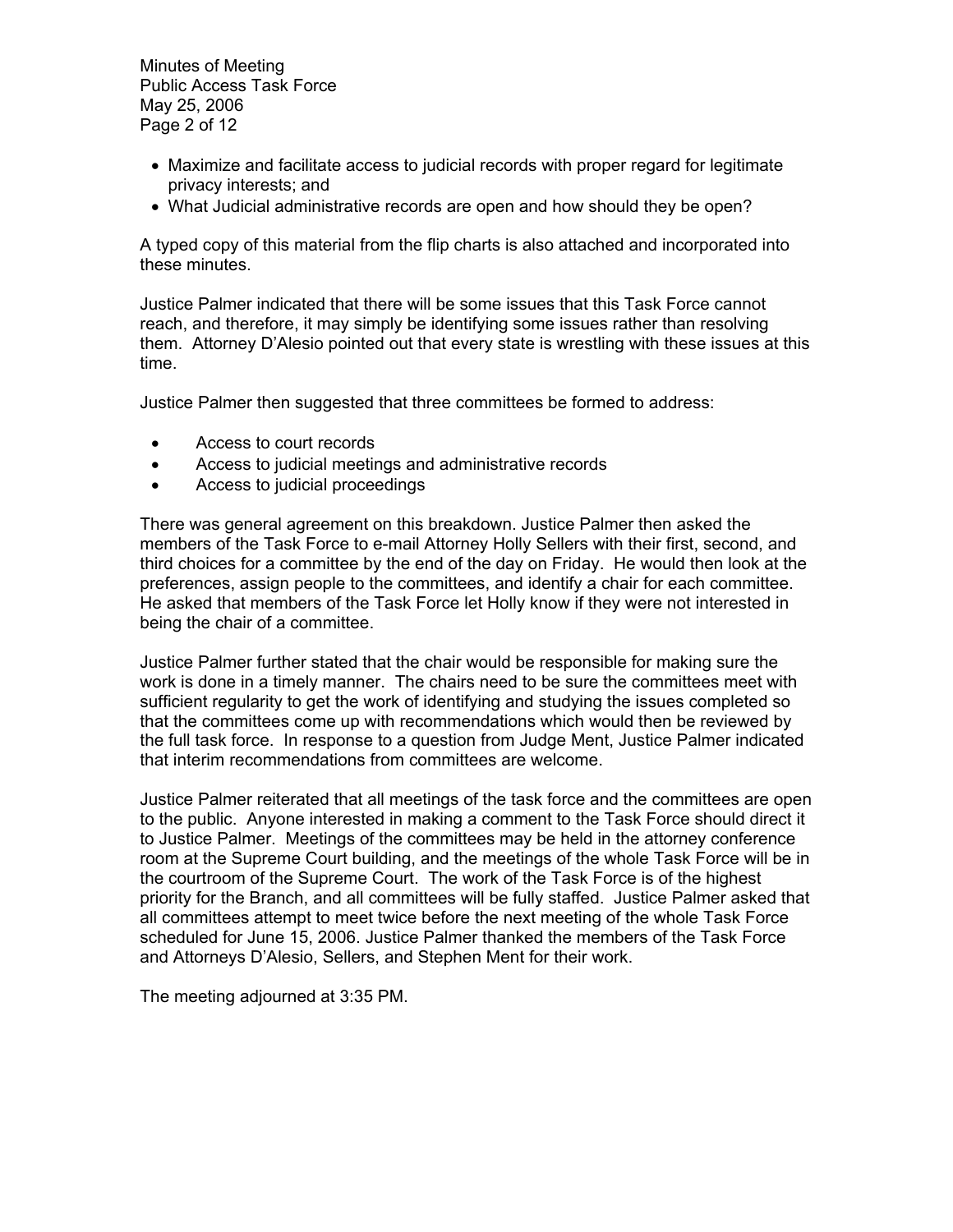## **JUDICIAL BRANCH PUBLIC ACCESS TASK FORCE REMARKS OF SENIOR ASSOCIATE JUSTICE DAVID M. BORDEN FOR THE OPENING MEETING MAY 25, 2006**

Thank you, Justice Palmer.

 I would first like to express, both on my own behalf and on behalf of the Judicial Branch, deep gratitude to each and every member of the task force. You have all taken on a momentous public obligation that will keep you very busy over the next several months--but it is an obligation that will, I am confident, give you deep satisfaction, because you will be serving the public interest in a most significant and historic way. So I thank you.

 This is a working meeting, so I will be brief in outlining your mission, the time-line for achieving it, the rationale of the mission, and some general remarks about the ways in which I hope and expect you will go about your work.

 Your mission is to make concrete recommendations to me for the maximum degree of public access to the courts, consistent with the needs of the courts in discharging their core functions of adjudicating and managing cases. The deadline for your report is September 15th.

 The rationale for this mission is really quite simple. It is that we in the Judicial Branch require the trust and confidence of the public for us to do our job properly and effectively--for us to render our judgments and manage the people's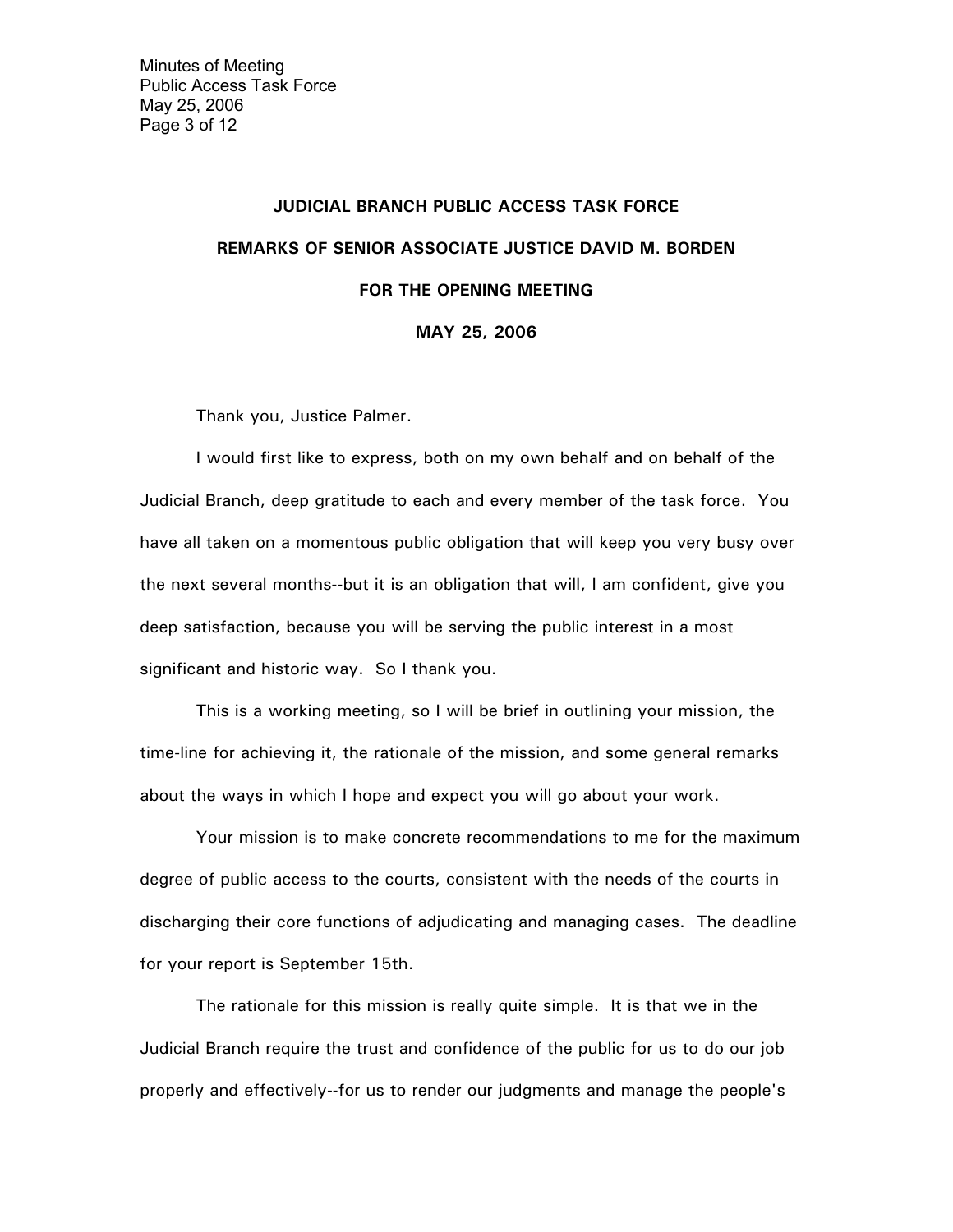Minutes of Meeting Public Access Task Force May 25, 2006 Page 4 of 12

judicial business, not only fairly and impartially in fact, but fairly and impartially in appearance--and that, the more transparency and openness with which we do our job, the more likely it is and the more likely it will be that we will command that trust and confidence. We have no power of the purse; we have no powers to enforce our judgments on our own. Thus, in order for our judgments to command public respect and compliance, we must by our own conduct earn that trust and confidence; and we must be confident, and show our confidence, that by being transparent and open, we will demonstrate to the public whom we serve, that we are dispensing justice fairly, impartially, honestly and conscientiously.

 I have been a proud member of this state judiciary for nearly thirty years, and I have sat on all three of its levels: the trial court; the intermediate appellate court; and for the past sixteen years on the Supreme Court. I know, from my own experience, that, in the main, we in the state judiciary--the trial judges in the trenches, so to speak, those of us on the appellate levels, and the very able staff of the Judicial Branch--do perform our respective jobs with distinction and honor.

 Does this mean that there have never been instances that would be awkward and embarrassing if disclosed publicly? No, of course not. Does this mean that there have never been instances that, when disclosed, have justifiably brought criticism to us? No, it does not. But it does mean that, in the overwhelming main, we do perform with honor, and that, accordingly, we should have nothing to hide. To the maximum degree possible, we should work in the daylight so that the public will have the opportunity to scrutinize our work as one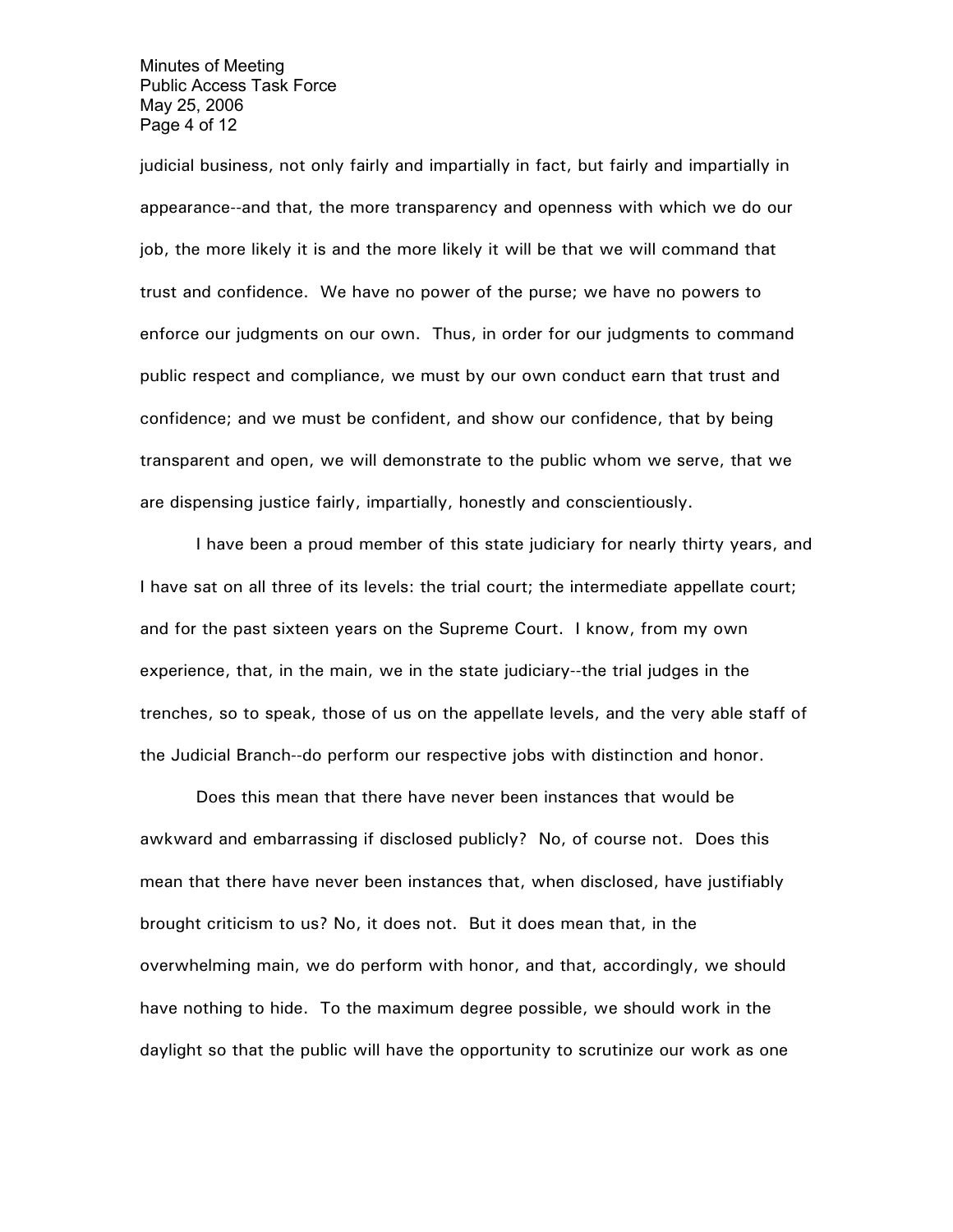Minutes of Meeting Public Access Task Force May 25, 2006 Page 5 of 12

means of public accountability for the trust that we hold. We have much to share with the public that is deserving of respect.

 So I repeat: the more transparency and openness with which we do our jobs, the greater the degree of trust, confidence and respect the public will have in us, because the public will see what I have seen: that the judiciary--both judges and staff--does perform its job properly. And, of course, the public has a strong and legitimate interest in such transparency and openness. That is why I have asked you to serve.

 On the other side of the scale, however, are other values that you will have to consider. Transparency and openness must always be balanced against other legitimate interests, such as legitimate expectations of privacy, legitimate concerns for security, and legitimate needs of confidentiality. To take just one example, which we in the Branch will have to face in the not too distant future, consider the fact that open, on-line access to all electronically filed judicial records may mean--in, say, credit card collection cases--open, on-line access to private individuals' social security numbers, dates of birth, credit card numbers, and even bank account numbers and related information. That would increase dramatically the risk of judicial records being a ready vehicle for identity theft. I do not suggest that this is inevitable, or that this problem is not solvable by appropriate judicial rules and use of technology; I only give this example to suggest that each issue must be approached carefully and thoughtfully, and with consideration of all of the legitimate interests.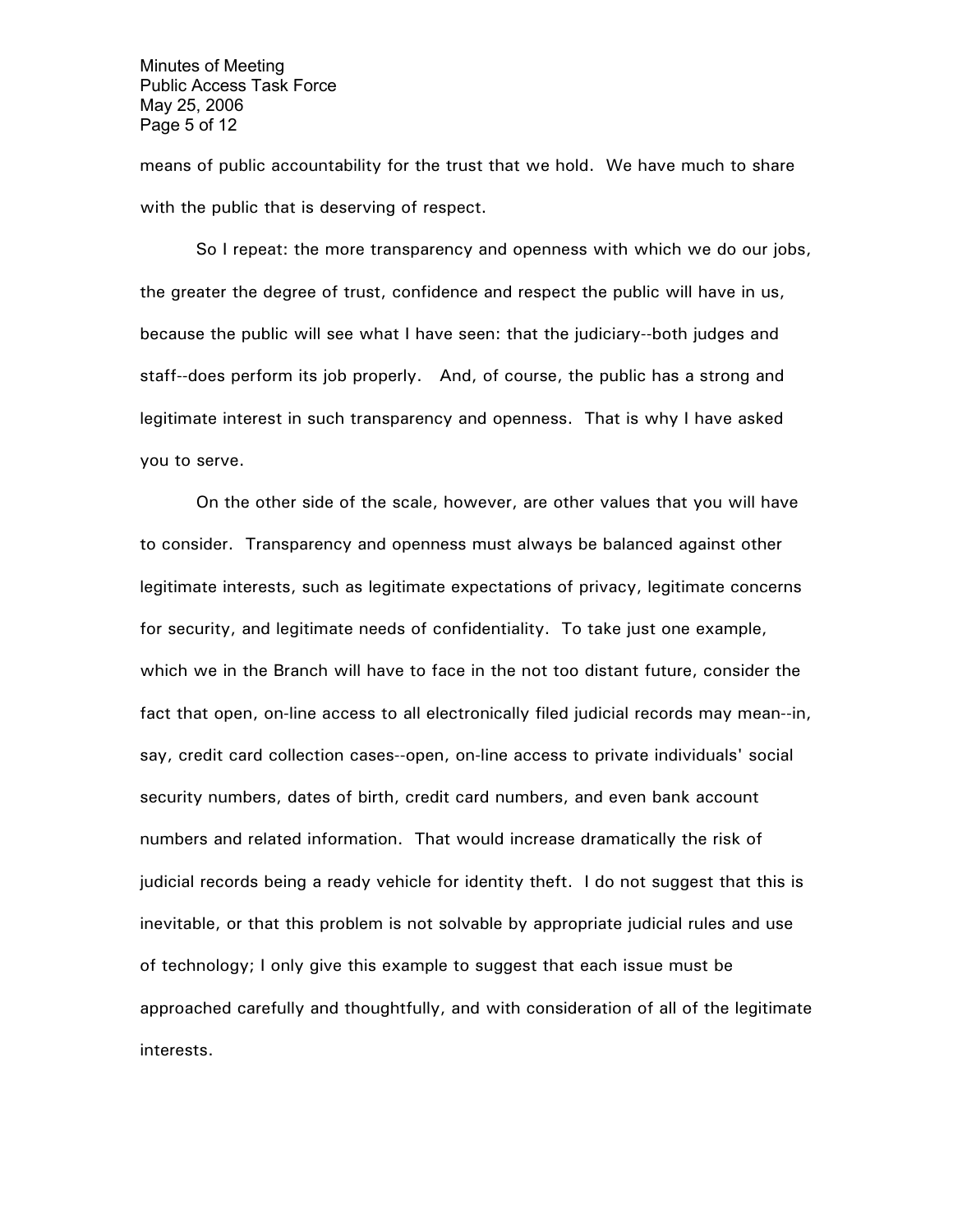Minutes of Meeting Public Access Task Force May 25, 2006 Page 6 of 12

 I want you to understand that the Judicial Branch is fully committed to this mission. You will have the complete support of the administrative staff of the Branch. Your recommendations will not be simply placed on a shelf; they will be taken very seriously. The work I am asking you to do is of the highest priority for the Judicial Branch.

 With these general thoughts in mind, I'd like to turn briefly to the three specific areas of access to judicial records, meetings and proceedings that I charge you with addressing.

 The first area is the easiest. I ask you to identify those matters that are already open and accessible to the public, but which the public may not know are accessible and, therefore, the public may simply assume are confidential. In this connection, moreover, I charge you with identifying and making specific recommendations for ways in which that accessibility may be rendered easier. Your task force staff has already begun this process of identification.

 The second area is more difficult. I ask you to identify those matters that are not currently open and accessible to the public but which should be open and accessible, either in whole or in part, and to make specific recommendations for the maximum degree of public accessibility to them. Again, in identifying these matters and making those recommendations, you should be mindful of both sides of the equation, and balance all of the interests to serve the larger public interest. In drawing that equation, however, you should keep in mind that, although confidentiality will sometimes be necessary, awkwardness and embarrassment are not legitimate bases for confidentiality.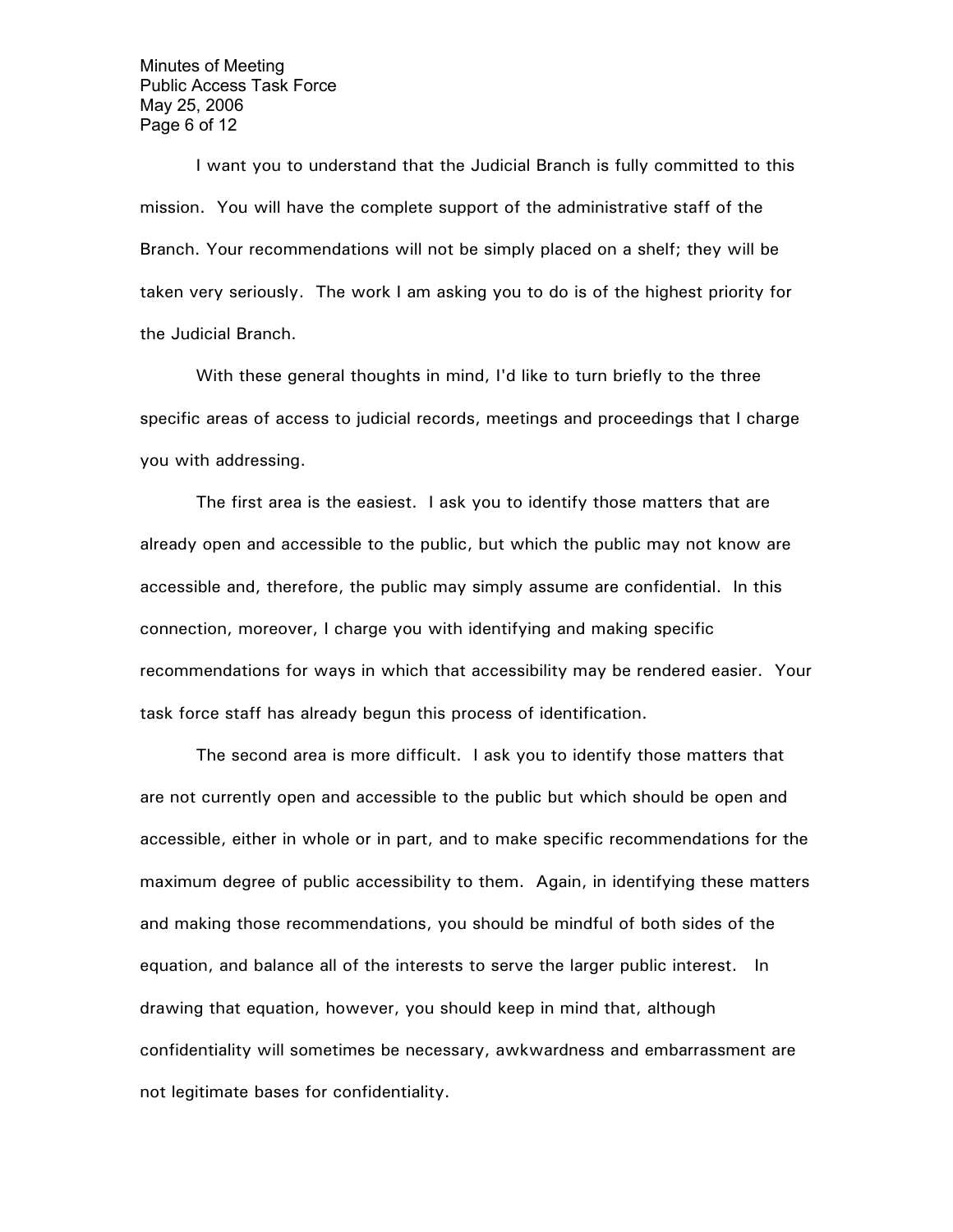Minutes of Meeting Public Access Task Force May 25, 2006 Page 7 of 12

 The third area for your consideration is to identify those questions that loom in the foreseeable future. Answering these questions will in all likelihood require more time than is available for this task force. Therefore, in this area, I do not necessarily expect you to make any concrete recommendations--but simply to identify those issues that we in the Branch may, or may not, have already thought about, but which we should be thinking about. The example I gave earlier about on-line accessibility to case-specific information, and the risk of identity theft, would probably be one of these looming questions.

 These are three very fruitful areas of inquiry--and, if you are not careful, they could be too fruitful. By that I mean that you will have to prioritize your inquiries, lest you find that you have asked more questions than you can thoughtfully answer. In other words, do not attempt to answer all of the questions that you raise. If you attempt to do that, you will either fail to return with a report on September 15th, or you will return with a report that will only skim the surfaces of your questions.

 Instead, I ask you to return with a report that focuses on what can be done now--either by administrative action, by rule change, or by recommendations for legislation. Please do not try to do too much; try, instead, to recommend what can be accomplished in the short term, and to identify what must be considered in the longer term.

 I'd now like to turn to a brief discussion of what I think will be one of your most important tasks, and that is the attitude with which you approach your work on this task force. I hope and expect that you will work as a team. As we all know, the value of any product of a group effort is directly proportional to the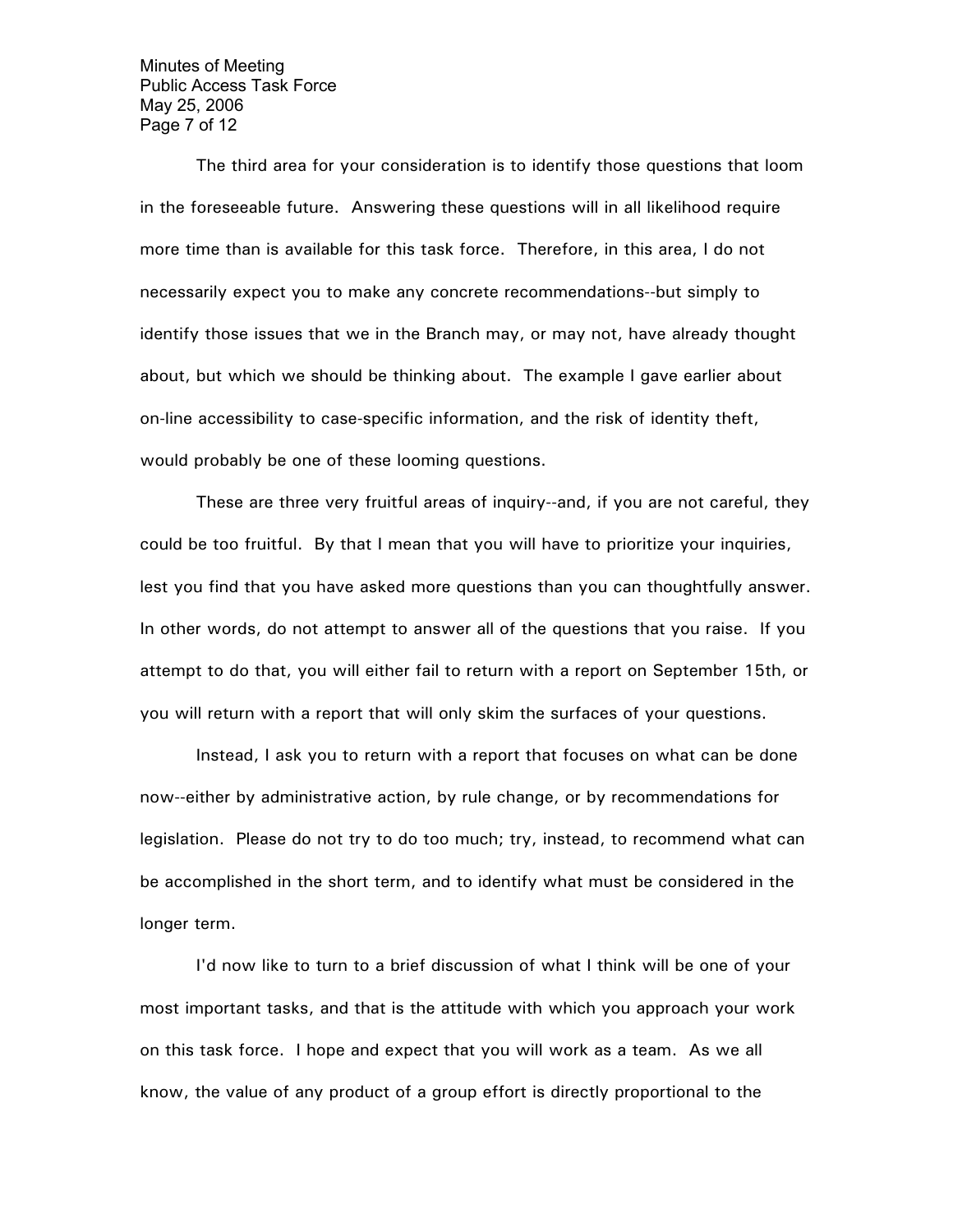Minutes of Meeting Public Access Task Force May 25, 2006 Page 8 of 12

degree to which the individual members of the group are willing to work together- cooperatively--rather than primarily as a group of individuals.

 Each of you has been asked to serve on this task force because of your experience, your expertise and your demonstrated good judgment. Each of you comes from a particular professional background. I hope and expect that, in addressing the very difficult and complex questions that you will face, you will bring to bear that particular experience and expertise.

 But I also hope and expect that you will not permit your particular background to drive your ultimate decision-making in the public interest. I ask you, in reaching your decisions, to take off your professional hats and address each question, not from the vantage point of a judge or a newsperson or a lawyer representing the media, but from the vantage point of the public interest, informed, however, by your own expertise and experience. You all have much to teach each other and to learn from each other. I ask only that you do so, and that you take to heart what you learn from your colleagues.

 This is a most serious and important undertaking. This is one of those rare moments that afford the opportunity to make positive institutional and cultural change in our judicial system. I firmly believe that it can be historic in its final dimensions, and I know that you do as well.

 In appreciation of that belief, and in the spirit in which I have established this task force, I am taking this opportunity to announce that this year's annual meeting of the judges, which will be held at the Stamford courthouse on June 26, will be open to the media and the public. I believe that such meetings, which have at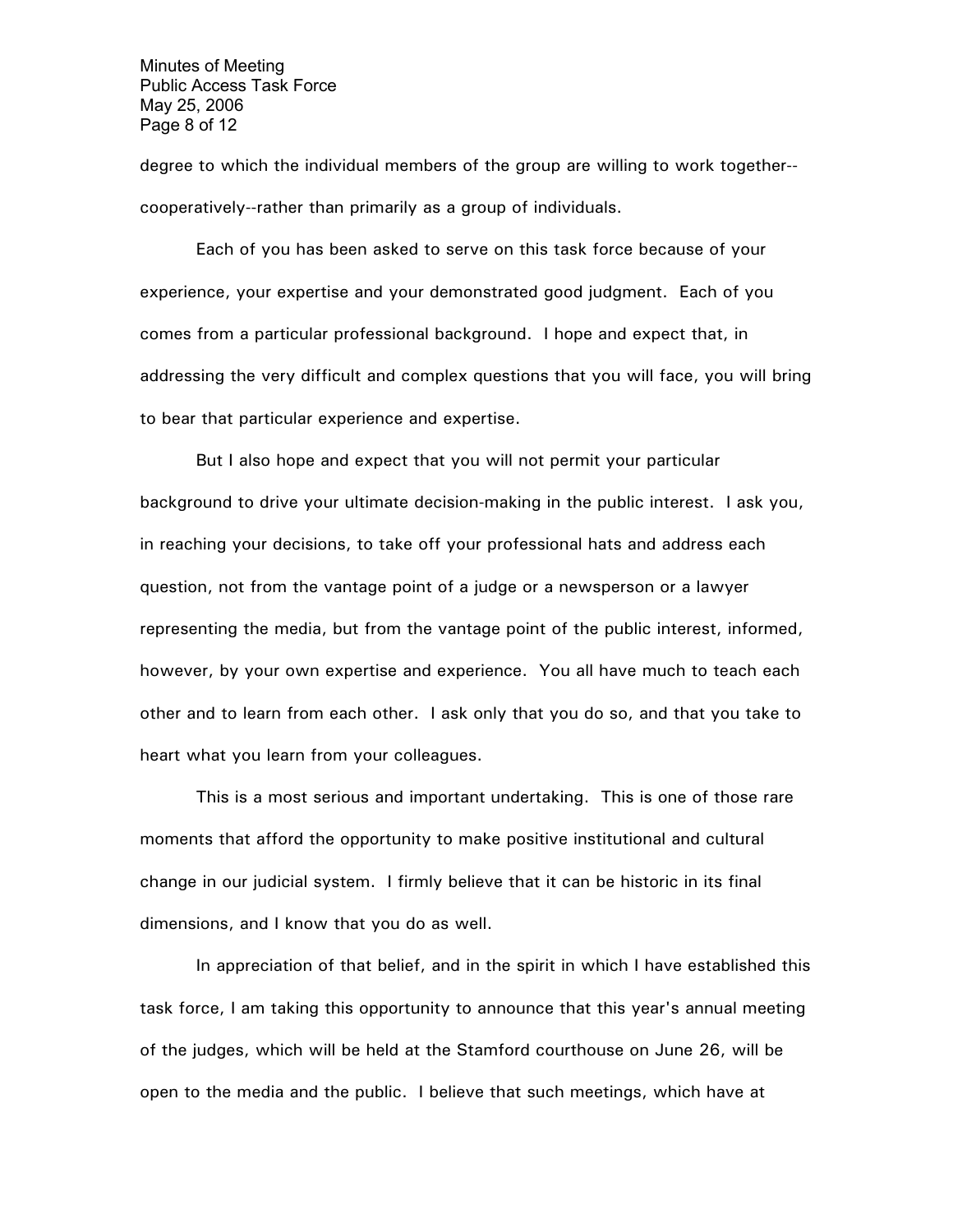Minutes of Meeting Public Access Task Force May 25, 2006 Page 9 of 12

times been open to the press, are precisely among the types of meeting that should be open and accessible, because they will demonstrate to the public whom we in the Judicial Branch serve, that we are in fact serving the public properly, and that we have nothing to hide. Demonstrating that this meeting is open will be a good first step in reclaiming the public's trust and confidence in us--it will help to show that we are, in both fact and appearance, doing the public's work honestly, sincerely, diligently and conscientiously.

 With these remarks, I leave you to begin this most important work. I know that you will approach your work energetically and thoughtfully. And I am fully confident that, in performing that work, you will be, in Abraham Lincoln's felicitous phrasing, "touched by the better angels of our nature"--that you will render a report with recommendations that will truly make a difference--and that you will render a report of which you will be proud, the Judicial Branch will be proud, and the people of the state of Connecticut, whom we all serve, will be proud.

Thank you.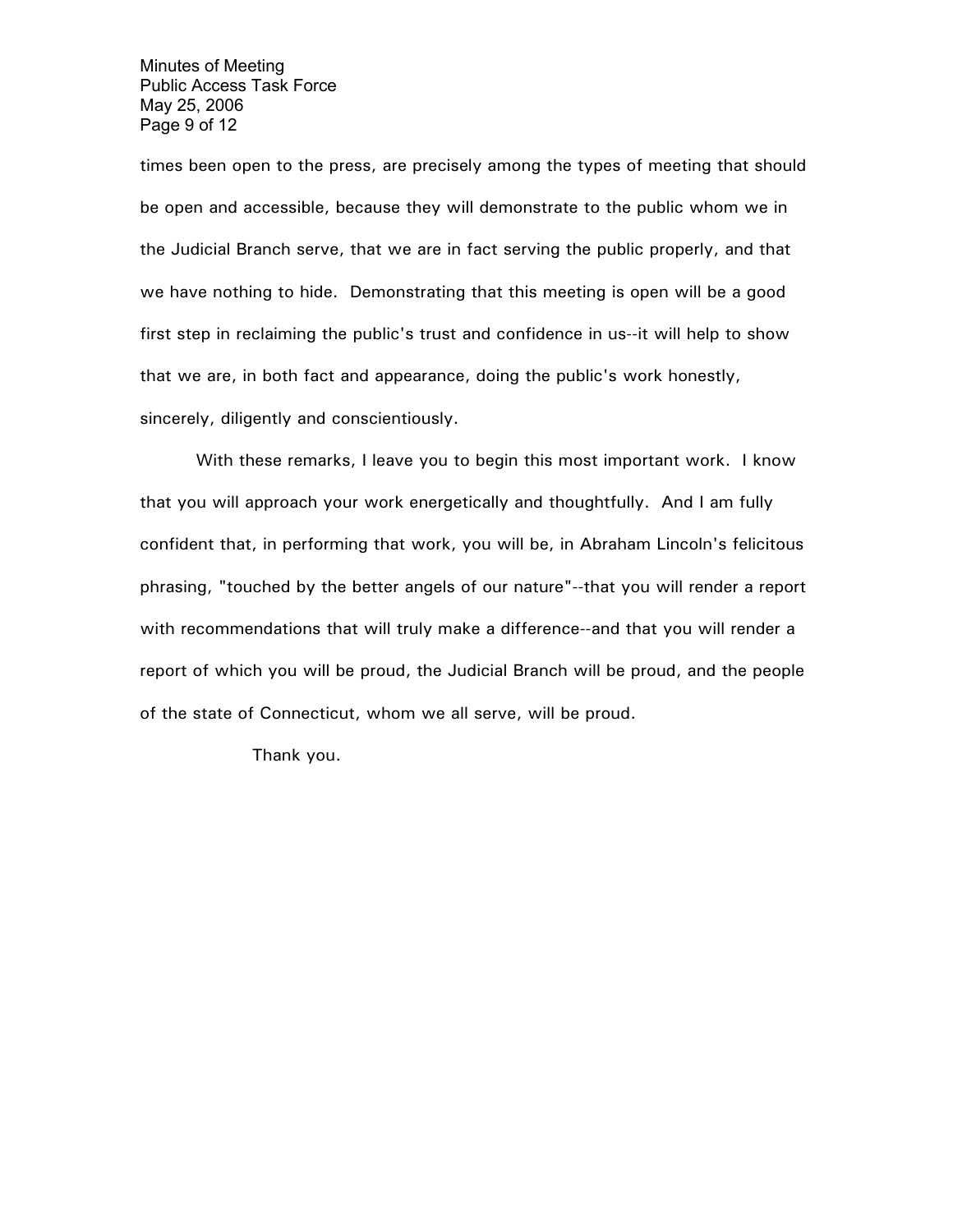Minutes of Meeting Public Access Task Force May 25, 2006 Page 10 of 12

## **ISSUES FROM THE FLIP CHARTS**

Implementing Access Rules

- Clerk e-mails
- Time lag receiving transcripts
- Type of media (CD/tape/DVD) to receive court record/transcript
- Service by marshal-cost as impediment to access
- Insuring court staff is adequately trained in what is open/uniformity
- Insure current laws and rules are enforced
- Streamline record requests
- Cost of records
- Interagency communication e.g. clerks/prosecutor
- Clarity in communicating whether record is open/available with reasons

Meetings – What are open, how notice of meetings is provided and when meetings are open

- Judicial/nonjudicial meetings
- Quasi-judicial bodies statewide grievance committee governed by rule
- Stage in proceedings where matter may become open
- Constitutional issues
- Rules committee
- Judicial education events
- Public input into rule-making
- Inclusion of public as members of Rules Committee
- Outreach programs, including surveys
- Trust between courts and the public
- Proceedings in Judicial Review Council governed by statute
- What is a meeting?
- When are they open and to whom?
- Experience of other jurisdictions with public access issues
- Default position is meetings are open unless specifically exempt
- Process to alert media about meetings that are open
- Categories of meetings that are open

Access to Court Proceedings and how do we insure access and who are gatekeepers?

- Off-site hearings in court matters
- Who decides when or if electronic devices are allowed in court?
- Cable access
- Emergency appeal from denial of access (interlocutory)
- Open process for determining whether or not a record is open
- Reasons why something is sealed
- Cameras in courts should permission vary by level of court (trial/appellate)
- Vary camera rule by case type or by stage of case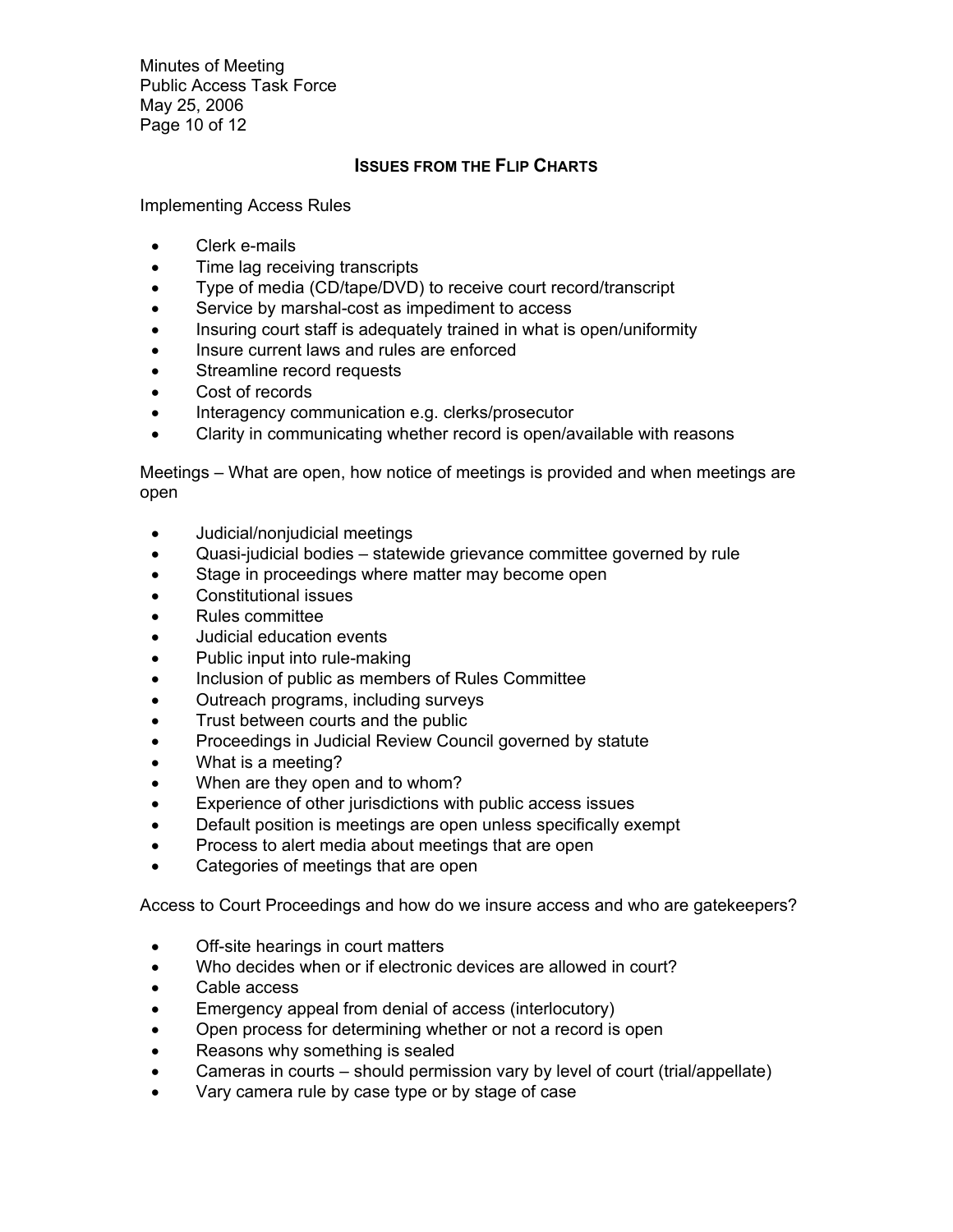Minutes of Meeting Public Access Task Force May 25, 2006 Page 11 of 12

- Including process to determine whether proceedings are open
- Timeliness of court start times and notification about delays to those in courtrooms
- Revisit closure of records
- Circumstances for in camera hearing
- When are transcripts of in camera available for inspection
- Making plea bargaining more transparent
- Statutory provisions regarding open hearings
- What is the press and public allowed to have and use in a courtroom to transcribe what transpires?
- Simplify cameras in the courtroom
- Use of microphones by news media in courtrooms
- What court proceedings are open
- Safeguards when opening court hearings

Maximize and facilitate access to judicial records with proper regard for legitimate privacy interests

- What records will be available electronically and remotely
- Distinguish individual from bulk requests for records
- Is there a further distinction by case type
- Privacy concerns
- Distinguish records available to parties from those available to public
- Extent judicial databases are available to public
- Are there categories of individuals that should be considered
- What records should not be open to the public
- Identity theft in e-filing
- Redacting information
- Daily docket sheet availability including how long
- Cost for electronic information
- Bulk
- Distinction between availability of information on paper/paperless
- Correcting electronic record
- Retroactive availability of docket information
- What is presently not available
- Access to electronic evidence (DVDs etc.)
- Use of pseudonyms
- Should category of super sealed files exist
- Distinction between openness of electronic and paper records
- Access to daily paper docket for specified period of time
- Should all records/hearings be presumed open unless otherwise specified
- Access to records when someone receives program as disposition
- Non-conviction record information availability
- Closed settlements and opening
- Access to reasons for granting/denying warrant
- What records are open or are all open?